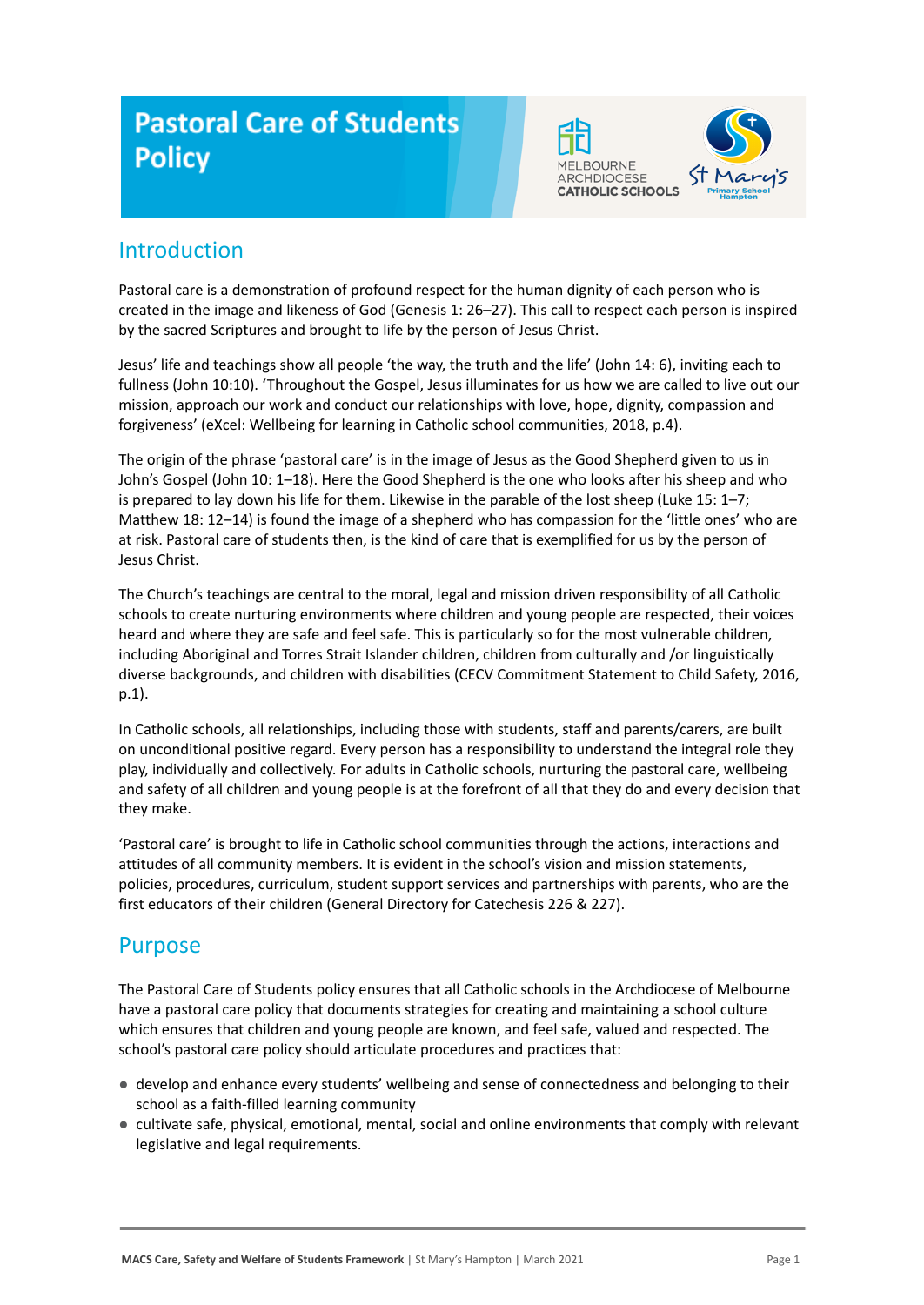# Scope

This policy applies to all Catholic schools in the Archdiocese of Melbourne.

# **Definitions**

**Inclusion** is the right to access and receive a full and engaging education (Introduction to the Principle of Inclusion: Child Safety in Catholic Schools in Victoria, 2018, p.4).

Catholic schools welcome all members of the community as equal, embracing diversity as a means for dialogue, engagement and deeper understandings of self, others and God. The uniqueness and sacred dignity of each person is celebrated, driven by the Gospel message of love and justice. These convictions guide the encounters, actions and pedagogical approaches that enable all children to learn and thrive (Introduction to the Principle of Inclusion: Child Safety in Catholic Schools in Victoria, 2018, p.4).

**Pastoral care** is a demonstration of profound respect for the human dignity of each person who is created in the image and likeness of God.

Pastoral care includes the decisions, structures and practices that nurture, support and assist a student to flourish and reach their spiritual, physical, cognitive, social and emotional potential so that they may come to a deeper understanding of their own humanness. The pastoral care of students in Catholic schools is focused on actions that promote health, wellbeing, resilience, academic outcomes, social capital and ethical decision making (Cross, 2014).

**Student wellbeing** is 'a sustainable state of positive mood and attitude, resilience, and satisfaction with self, relationships and experiences at school' (Noble & Wyatt, 2008, p.21).

In Catholic school settings, a positive sense of pastoral care and wellbeing supports a base for rich learning that enables children and young people to flourish, give expression to their authentic selves and realise their unique potential. This holistic view recognises the sacredness, dignity and giftedness of each person (Horizons of Hope: Wellbeing, 2017, p.3).

# **Principles**

Pastoral care in Catholic school communities:

- involves a commitment to creating safe, supportive, inclusive and hope-filled learning environments of welcome where human dignity is respected, diversity and inclusiveness are valued and authentic relationships are fostered
- involves a commitment to creating safe, supportive, inclusive and hope-filled learning environments of welcome where human dignity is respected, diversity and inclusiveness are valued and authentic relationships are fostered
- nurtures the wellbeing of every child in a Catholic school, 'their unique story, giftedness and temperament must be understood and valued in a way that enables love, respect, compassion, forgiveness and hope to thrive' (Horizons of Hope: Wellbeing, 2017, p.3)
- ensures that all members of the school community are responsible for creating a positive pastoral climate. Staff, students and parents/carers share responsibility for developing and maintaining open and cooperative relationships characterised by respect, trust, goodwill and a willingness to engage collaboratively. It is vital that all members of the school community work together to provide a consistent and supportive environment in which students may develop and grow towards maturity
- identifies and nurtures partnerships with appropriate services and agencies in order to support the pastoral care and wellbeing needs of every student
- responds to the pastoral and wellbeing needs of students and maintains appropriate confidentiality and privacy. Information is communicated, with necessary permissions, to those who have a right or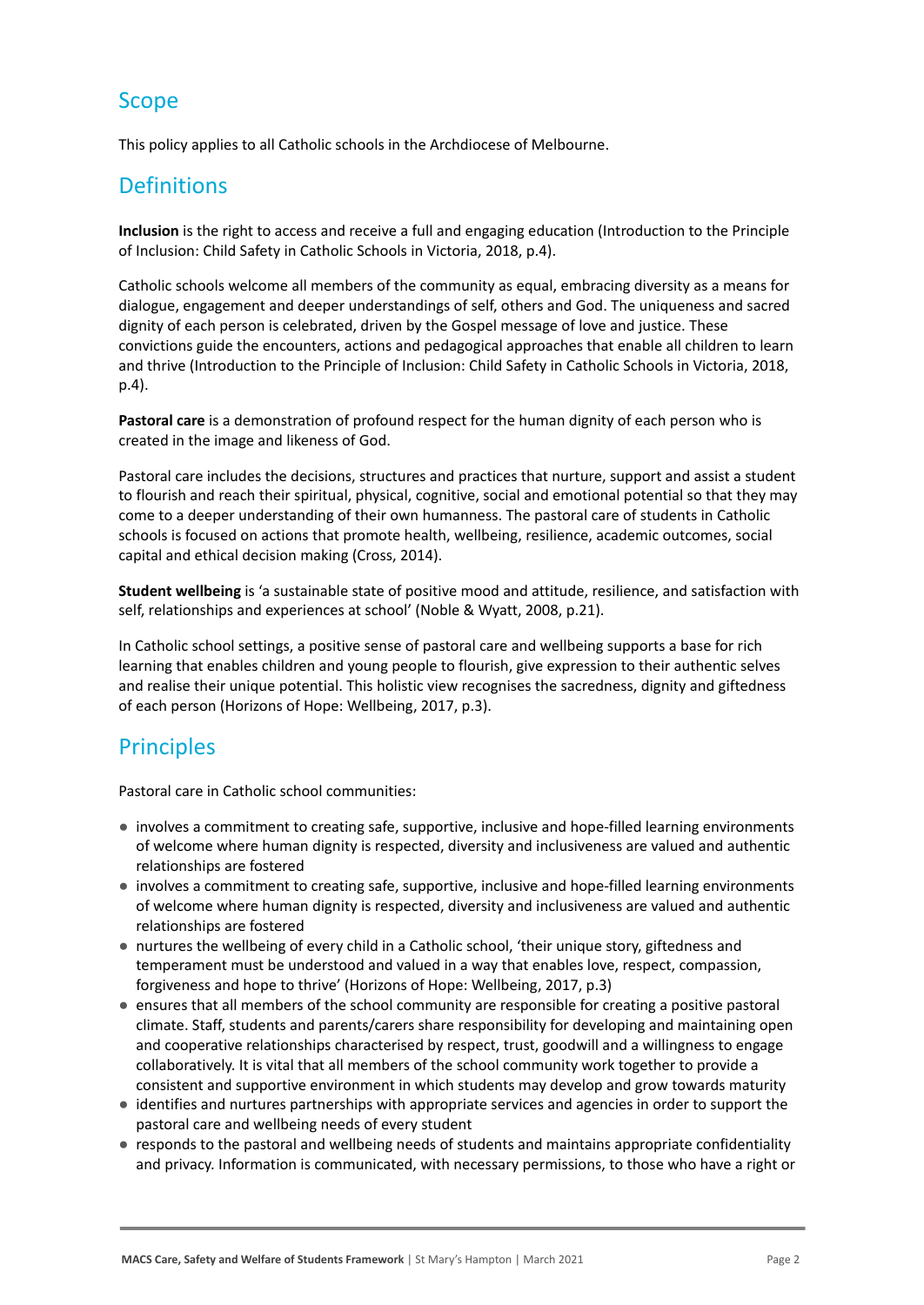a need to be informed, either legally or pastorally.

### **Policy**

School communities in the Archdiocese of Melbourne demonstrate effective pastoral care through the following strategies.

- 1. **Melbourne Archdiocese Catholic Schools** supports schools to develop their pastoral care and wellbeing strategies by:
	- 1.1. providing coherent policy frameworks, guidance and resources (refer to External References section)
	- 1.2. developing targeted professional learning
	- 1.3. monitoring compliance through existing protocols including cyclical review as part of school improvement and Victorian Registration and Qualifications Authority (VRQA) requirements.
- 2. **Principals and school leaders** enhance their school's pastoral care and wellbeing by:
	- 2.1. utilising MACS Policy 2.26 Pastoral Care of Students, Horizons of Hope education framework, eXcel: Wellbeing for learning in Catholic school communities, Identity and growth: A perspective for Catholic schools and the Australian Student Wellbeing Framework as the basis to inform and guide their curriculum planning, policies and practices
	- 2.2. supporting staff, through appropriate professional learning, to strengthen their understanding of core Catholic principles including the sanctity of human life and the inherent dignity of the human person
	- 2.3. engaging students and their parents/carers to collaboratively develop and periodically review practices
	- 2.4. ensuring whole-school approaches are known, understood and readily accessible to all members of the community.
- 3. **Teachers and school staff** support the pastoral care and wellbeing of students by:
	- 3.1. creating and maintaining safe, inclusive and respectful learning environments that enable the unique potential, gifts and innate qualities of each child to unfold and thrive
	- 3.2. understanding their duty of care and accountability in regard to legislation and compliance
	- 3.3. using relationship-based approaches to establish consistent expectations for behaviour
	- 3.4. working in partnership with parents/carers and families to build resilience and promote a positive sense of self.
- 4. **Students** contribute to developing positive pastoral learning environments and their own and other's wellbeing by:
	- 4.1. treating all members of the school community with respect and courtesy
	- 4.2. following school policies, procedures and guidelines
	- 4.3. taking responsibility for their actions
	- 4.4. reporting all concerns about wellbeing and safety
	- 4.5. cooperating with teachers, school staff and their parents/carers.
- 5. **Parents/guardians/carers** contribute to developing positive pastoral learning environments for their own and other children's wellbeing by:
	- 5.1. working respectfully, collaboratively and in partnership with staff and members of the school community to create high expectations
	- 5.2. explicitly teaching, modelling and promoting socially responsible behaviours
	- 5.3. promoting and upholding the core values of the school by supporting school policies and procedures.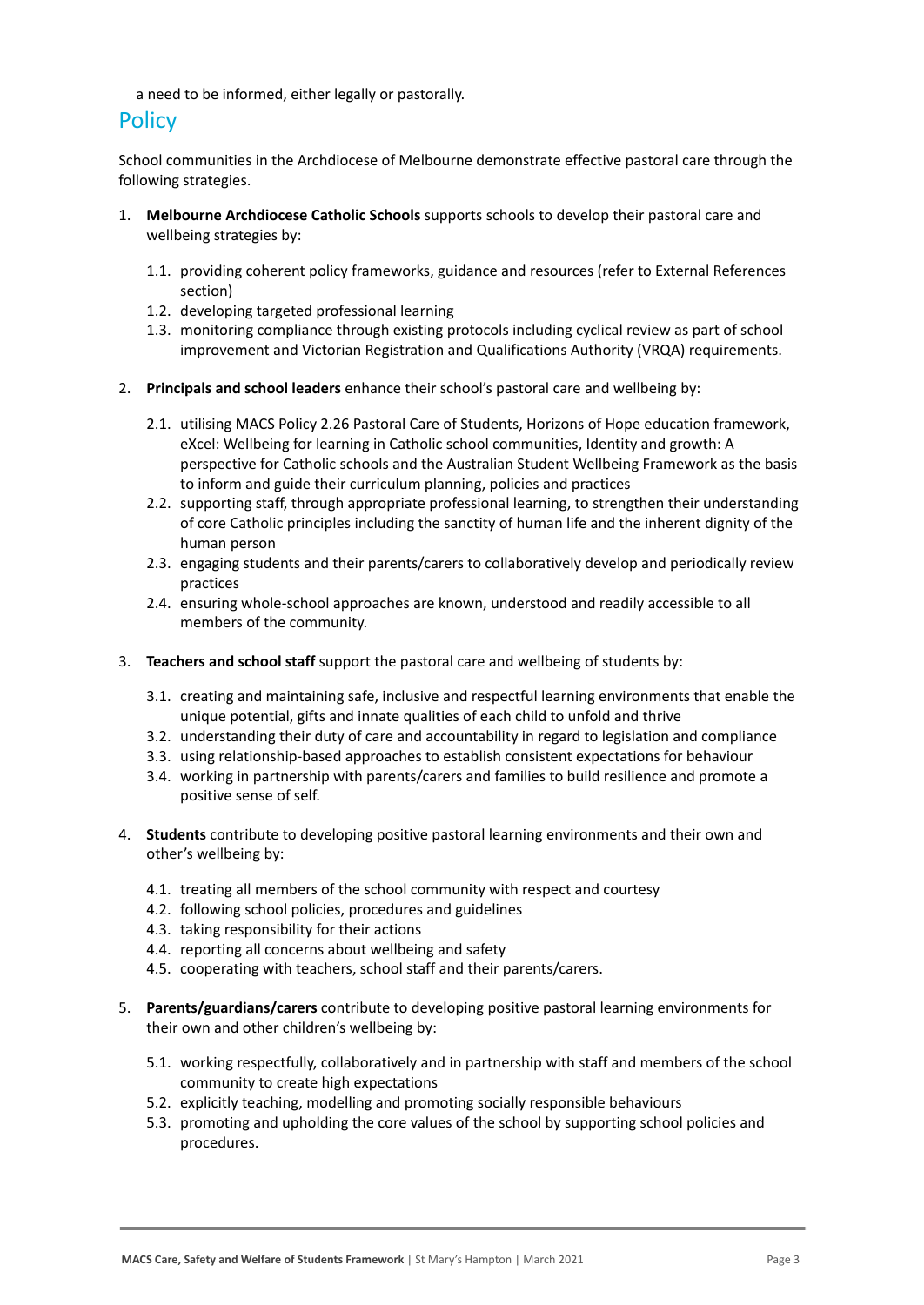### Procedures

#### **1. School policy and procedures**

- 1.1. Schools must have a pastoral care policy in place
- 1.2. In developing and enacting the pastoral care policy, schools must ensure the policy is:
	- a. tailored to the local context of the school
	- b. made publicly available (i.e. on the school website)
	- c. communicated to the school community on a regular basis
	- d. regularly reviewed and considered
	- e. integrated into other school policies and procedures, curriculum and key school documents.

#### **2. School environment**

- 2.1. Catholic schools are bound to provide a safe and nurturing environment where the risk of harm is minimised and students feel safe.
- 2.2. School communities are required to take reasonable and proportionate measures to provide safe and enabling learning environments which encompass the spiritual, mental, physical and emotional wellbeing of the student.

## External references

### **Related Policies – Department of Education and Training (DET)**

[Policy and Advisory Library](https://www2.education.vic.gov.au/pal)

### **Related Resources – Melbourne Archdiocese Catholic Schools**

[eXcel: Wellbeing for learning in Catholic school communities](https://www.cem.edu.au/Our-Schools/Curriculum-Learning-Programs/Student-Wellbeing/eXcel.aspx)

[Horizons of Hope: Vision and Context](https://www.cem.edu.au/Our-Schools/Curriculum-Learning-Programs/Horizons-of-Hope/Vision-Context.aspx)

[Horizons of Hope: Wellbeing](https://www.cem.edu.au/Our-Schools/Curriculum-Learning-Programs/Student-Wellbeing.aspx)

[Horizons of Hope: Learning Diversity](https://www.cem.edu.au/Our-Schools/Curriculum-Learning-Programs/Horizons-of-Hope/Learning-Diversity.aspx)

[Identity and growth: A perspective for Catholic schools](https://cevn.cecv.catholic.edu.au/Melb/CI/Identity-Growth)

### **Related Resources – Australian Government**

[Australian Student Wellbeing Framework \(2018\)](https://www.studentwellbeinghub.edu.au/docs/default-source/aswf_booklet-pdf.pdf)

[Student Wellbeing Hub](https://www.studentwellbeinghub.edu.au/)

#### **Related Legislation**

Children and Young Persons Act 1989 (Vic.)

Children, Youth and Families Act 2005 (Vic.)

Education and Training Reform Act 2006 (Vic.)

Information Privacy Act 2000 (Vic.)

Victorian Institute of Teaching Act 2001 (Vic.)

Working with Children Act 2006 (Vic.)